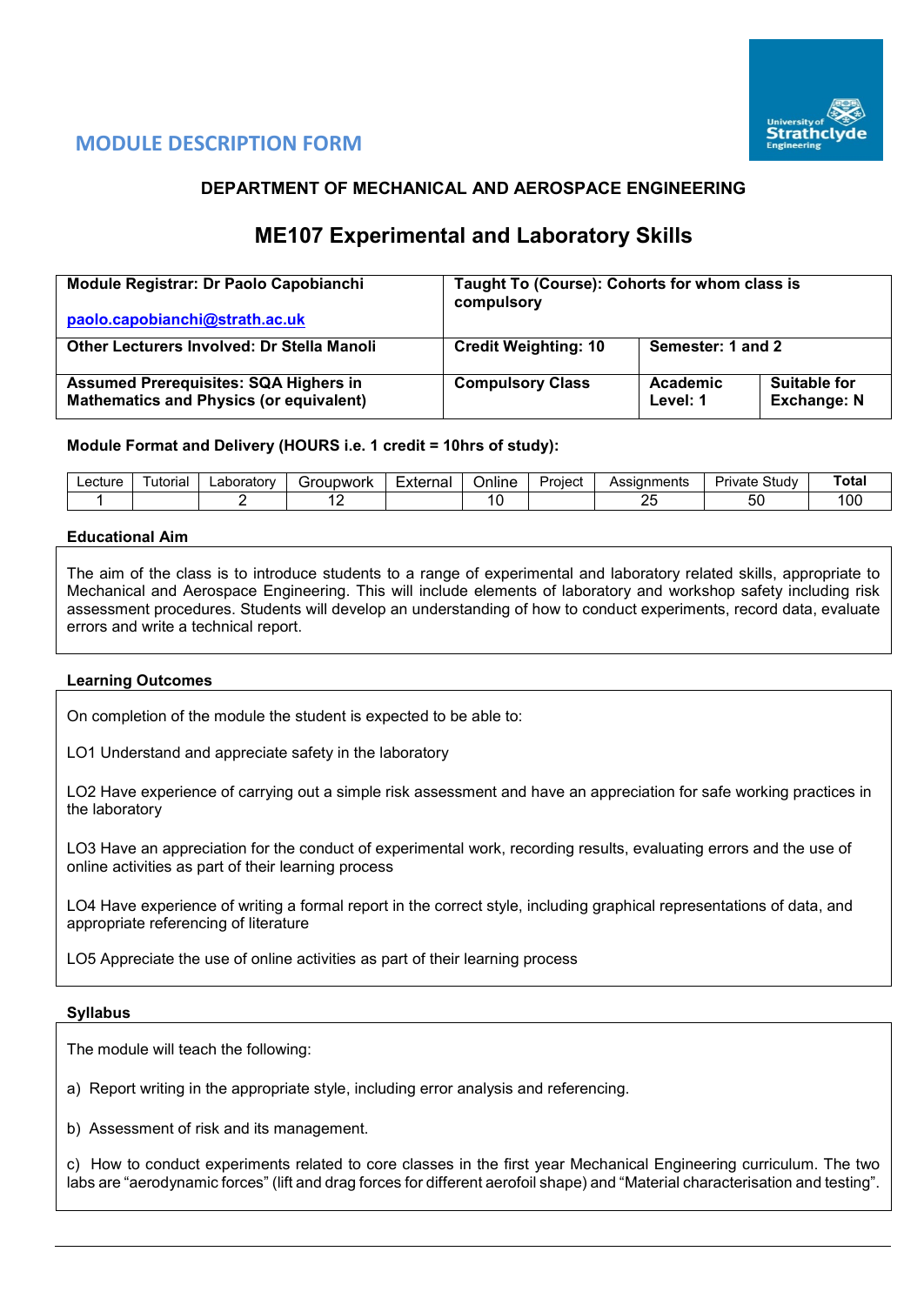### **Assessment of Learning Outcomes**

### **Criteria**

For each of the Module Learning Outcomes the following criteria will be used to make judgements on student learning:

LO1, LO2

C1 Students will produce an individual risk assessment for online submission

C2 Students will understand what is meant by the terms "hazard" and "control measures" and be able to describe them activity with which they have experience.

## LO3

C1 Students should carry out experimental procedures and record raw data accurately

C2 Students should plot experimental data graphically

C3 Students should comment on the possible sources of errors in their measurements and make suggestions for their minimisation

LO4

C1 Students will write two formal laboratory reports in an appropriate style

C2 Students will include references to previous work in a correct format and style

C3 Students will use diagrams and graphs with appropriate cross referencing from the text and adequate captions C4 Students will draw justifiable conclusions from the results of their experiments and discuss them with reference to appropriate background information and theory

## $LO<sub>5</sub>$

C1 Students will analyse and discuss their results.

C2 Students will undertake an online quiz to assess their learning outcomes in "Material characterisation and testing" and "aerodynamic forces" topics

The standards set for each criterion per Module Learning Outcome to achieve a pass grade are indicated on the assessment sheet for all assessment.

#### **Principles of Assessment and Feedback**

*(within Assessment and Feedback Policy at: <https://www.strath.ac.uk/staff/policies/academic/> )*

#### **Help clarify what good performance is.**

Exemplars of good quality student reports will be available for students to consult as they formulate their own work. These will be annotated to highlight good practice over the range of learning outcomes.

#### **Deliver high quality feedback information that helps learners self-correct:**

High quality written feedback will be provided on each activity, particularly on the reports for the experimental labs. This will allow students to improve the quality and style of their technical writing, and gain a set of skills that will stand them in good stead for their degree course.

#### **Assessment Method(s) Including Percentage Breakdown and Duration of Exams**

| <b>Examination</b> |          |          |           |        | <b>Coursework</b> |        | <b>Practical</b> | <b>Project</b> |           |  |
|--------------------|----------|----------|-----------|--------|-------------------|--------|------------------|----------------|-----------|--|
| <b>Number</b>      | Month(s) | Duration | Weiahtina | Number | Weiahtina         | Number | Weiahtina        | Number         | Weiahtina |  |
|                    |          |          |           | see    | below             | see    | below            |                |           |  |
|                    |          |          |           |        |                   |        |                  |                |           |  |

*\* L/Os: Indicate which Learning Outcomes (L01, L02, etc) are to be assessed by exam/coursework/project/practical as required.*

Each student will submit the following pieces of work; weightings of marks are shown for information

| • Risk Assessment assignment                       | 10% (LO1, LO2) |
|----------------------------------------------------|----------------|
| • Lab session A                                    |                |
| Pre-lab (lesson and face-to-face discussion forum) | 5% (LO5)       |
| · Technical report                                 | 35% (LO3,LO4)  |
| · Quiz                                             | 5% (LO5)       |
| $\bullet$ Lab session B                            |                |
| Pre-lab (lesson and face-to-face discussion forum) | 5% (LO5)       |
| · Technical report                                 | 35% (LO3, LO4) |
| · Quiz                                             | 5% (LO5)       |
|                                                    |                |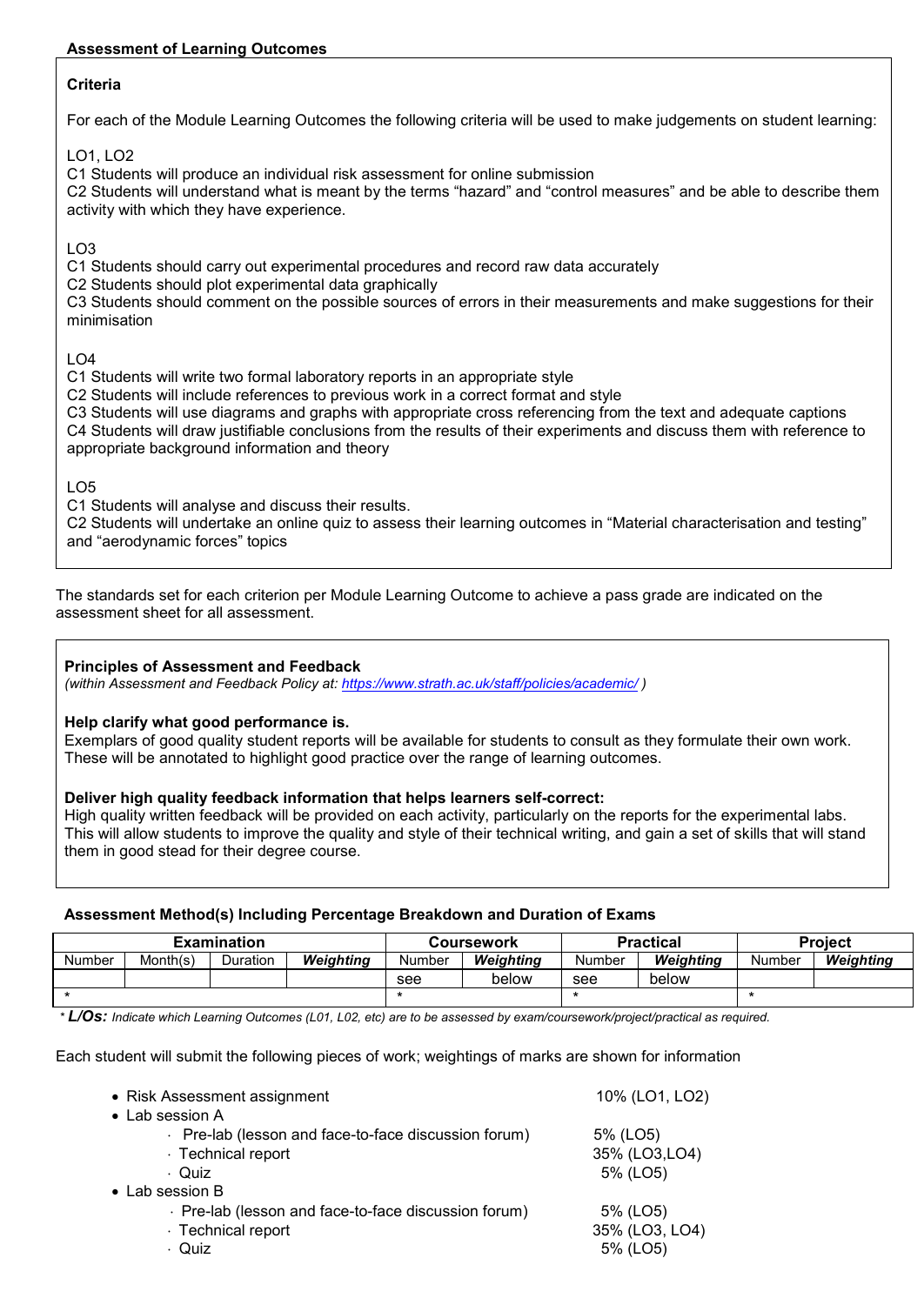#### **Coursework / Submissions deadlines (***academic weeks***):**

Deadlines to be advised – will be different for each group/student as he/she moves through the cycle of learning experiences

The students have 2 weeks from the completion of the laboratory to submit the report and complete the online quiz. The pre-lecture activity must be completed prior to the beginning of the experiment.

**Resit Assessment Procedures:** Coursework in August diet

#### **PLEASE NOTE:**

**Students must gain a summative mark of 40% to pass the module. Students who fail the module at the first attempt will be re-assessed during the August diet. This re-assessment will consist entirely of a coursework. No marks from any previous attempts will be transferred to a new resit attempt.**

#### **Recommended Reading**

| ***Purchase recommended | **Highly recommended reading | *For reference |
|-------------------------|------------------------------|----------------|
| None                    |                              |                |
|                         |                              |                |

#### **Additional Student Feedback**

*(Please specify details of when additional feedback will be provided)*

| $\sim$ | 'Nı<br>н                                                   |
|--------|------------------------------------------------------------|
|        | ages<br>details<br>tor<br>tım<br>:heck<br>weppa<br>neranie |

| Session: 2021/22                                                                                                                                                                                                            |  |  |  |  |  |  |  |  |  |  |
|-----------------------------------------------------------------------------------------------------------------------------------------------------------------------------------------------------------------------------|--|--|--|--|--|--|--|--|--|--|
| Students will be provided with individual feedback for each sub-task online. Students wishing to receive<br>individual clarification can contact staff who will go through work and provide further information and advice. |  |  |  |  |  |  |  |  |  |  |
| Approved:                                                                                                                                                                                                                   |  |  |  |  |  |  |  |  |  |  |
| Course Director Signature: Dr E Henderson (SG)                                                                                                                                                                              |  |  |  |  |  |  |  |  |  |  |
| Date of Last Modifications: September 3, 2021                                                                                                                                                                               |  |  |  |  |  |  |  |  |  |  |

(Updated August 2021)